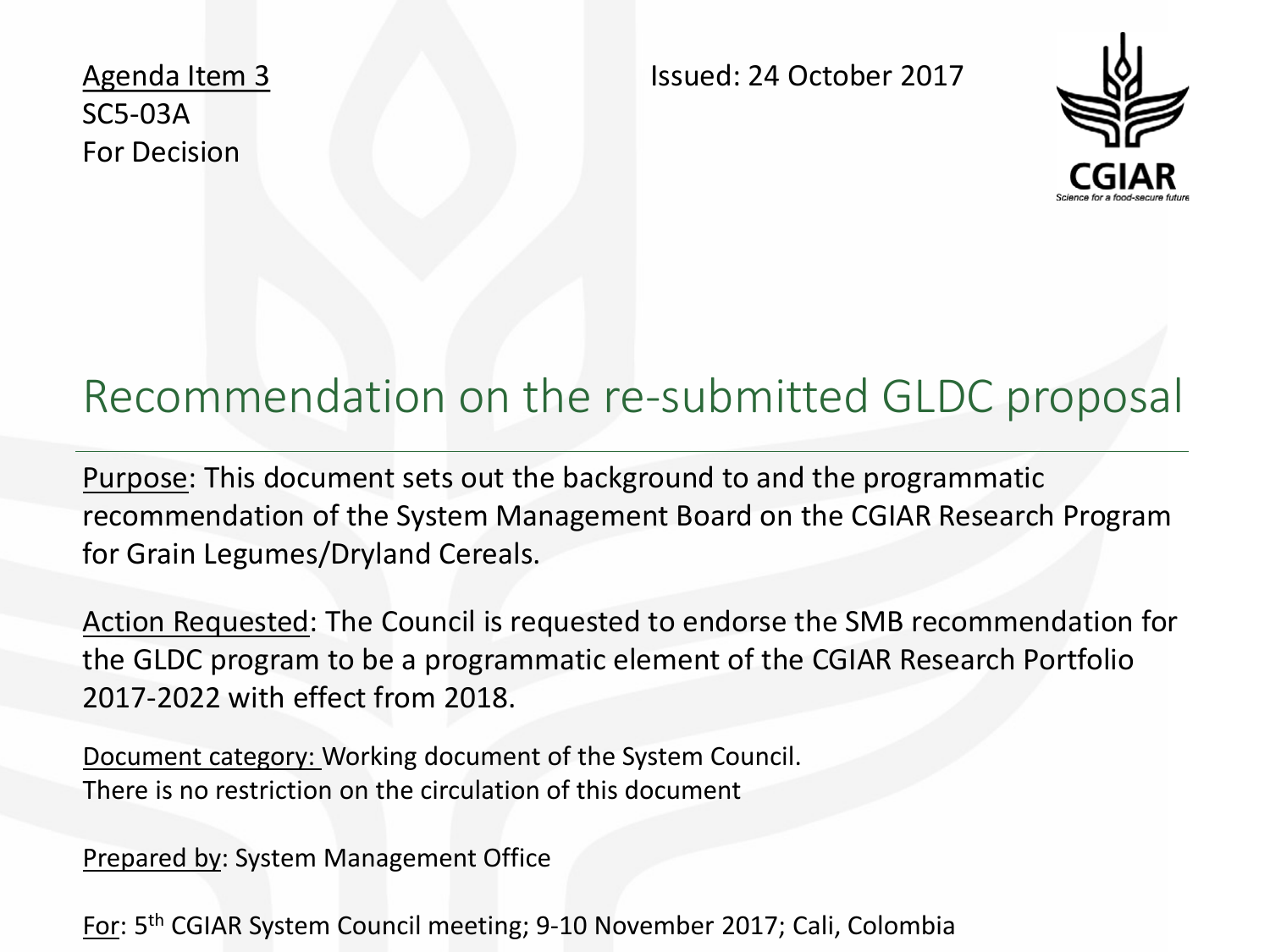### The building blocks of a holistic 2017-2022 CGIAR Portfolio

Genebanks  $\|\cdot\|$  Excellence in Breeding  $\|\cdot\|$  Big data





#### www.cgiar.org 1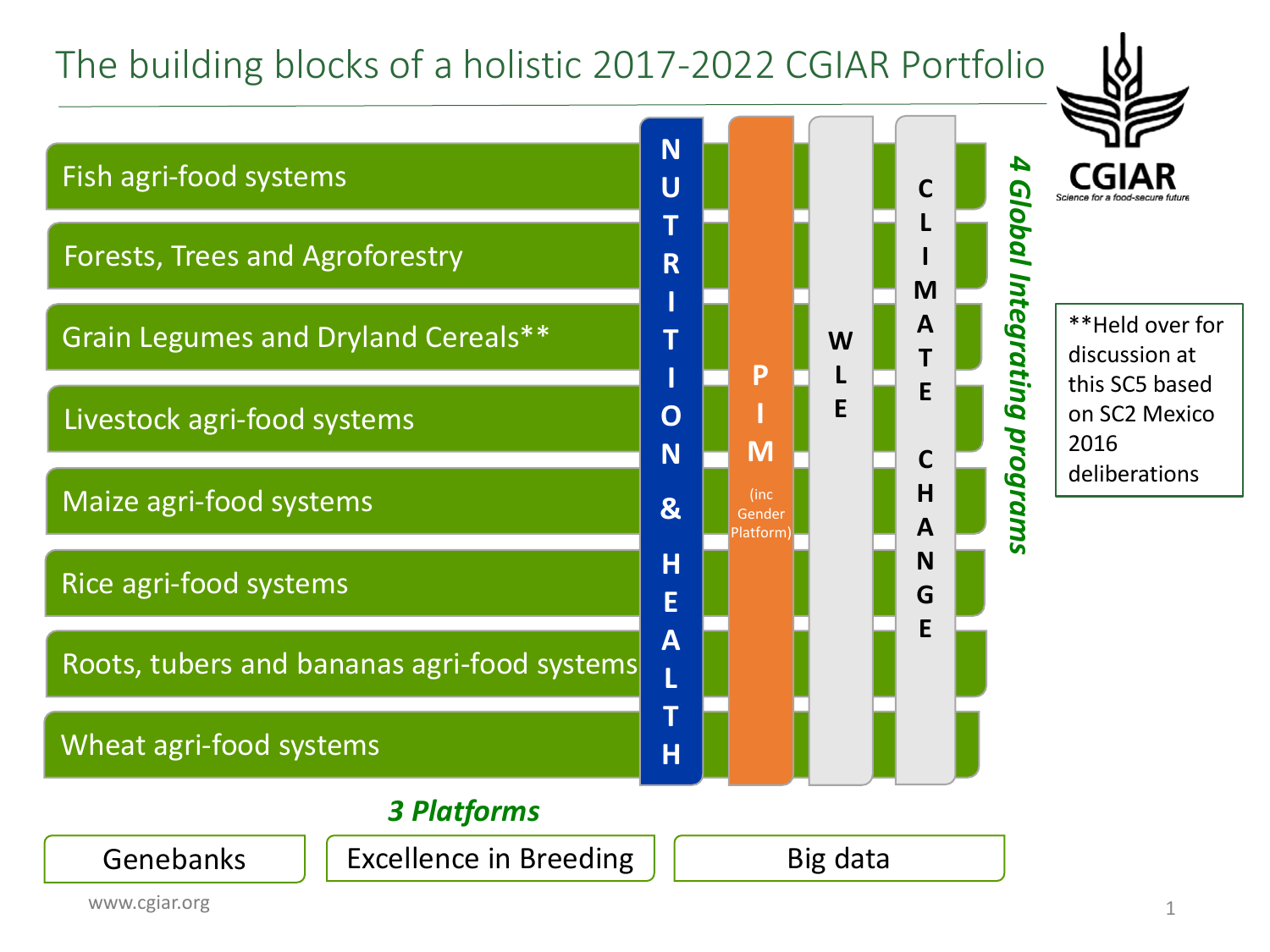# Proposal on Grain Legumes and Dryland Cereals



- **The newly submitted GLDC CRP is an agri-food system program**: It aims to increase the productivity, profitability, resilience and marketability of critical grain legume (chickpea, cowpea, pigeonpea, groundnut, lentil, soybean) and cereal (sorghum, pearl millet, finger millet) crops in South Asia and Sub-Saharan Africa.
- The work of this CRP will largely respond to CGIAR system-level outcomes SLO1 (income and resilience pathways), SLO2 (through Food Security pathway) in these regions and beyond, and to SLO3 (through drought-resistant crops and integrated cropping systems).
- **The CRP proposes the following 5 Flagships:**
	- FP1: Priority setting & impact acceleration
	- FP2. Transforming Agrifood systems
	- FP3. Integrated Farm and Household management
	- FP4. Variety and Hybrid Development
	- FP5: Pre-breeding and Trait discovery
- in line with the SMB's expert panel recommendations. • **ICRISAT and partners undertook a prioritization process** in the development of the proposal which reduced the number of crops and countries as the focus of the CRP, 2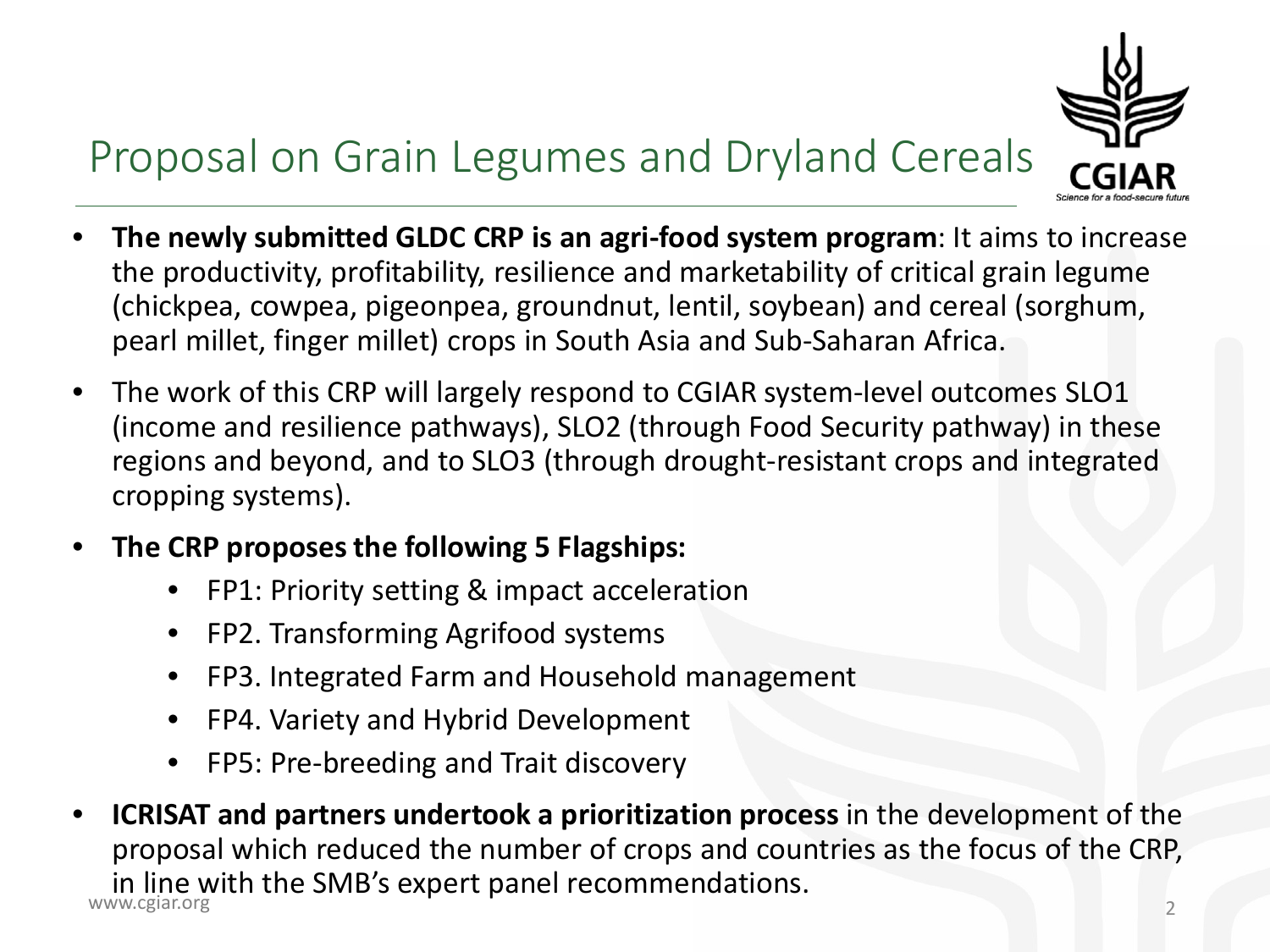

## SMB review of the GLDC proposal

The Board considered the 2018-2022 proposal for a CGIAR research program ('CRP') on Grain Legumes and Dryland Cereals Agri-food Systems ('GLDC') as submitted by ICRISAT on 2 August 2017.

As with the 2016 proposal review process, available sources included:

- (i) an ISPC assessment dated 20 September 2017 with overall B+ rating
- (ii) inputs from a Funder-initiated review (in this case supported by SIMEC and facilitated through the ISPC Secretariat)
- (iii) ICRISAT's response

The work undertaken by ICRISAT and its partners to move the new proposal forward was appreciated and the Board recognized the importance of demonstrating consistency with the 2016 processes in its decision-making.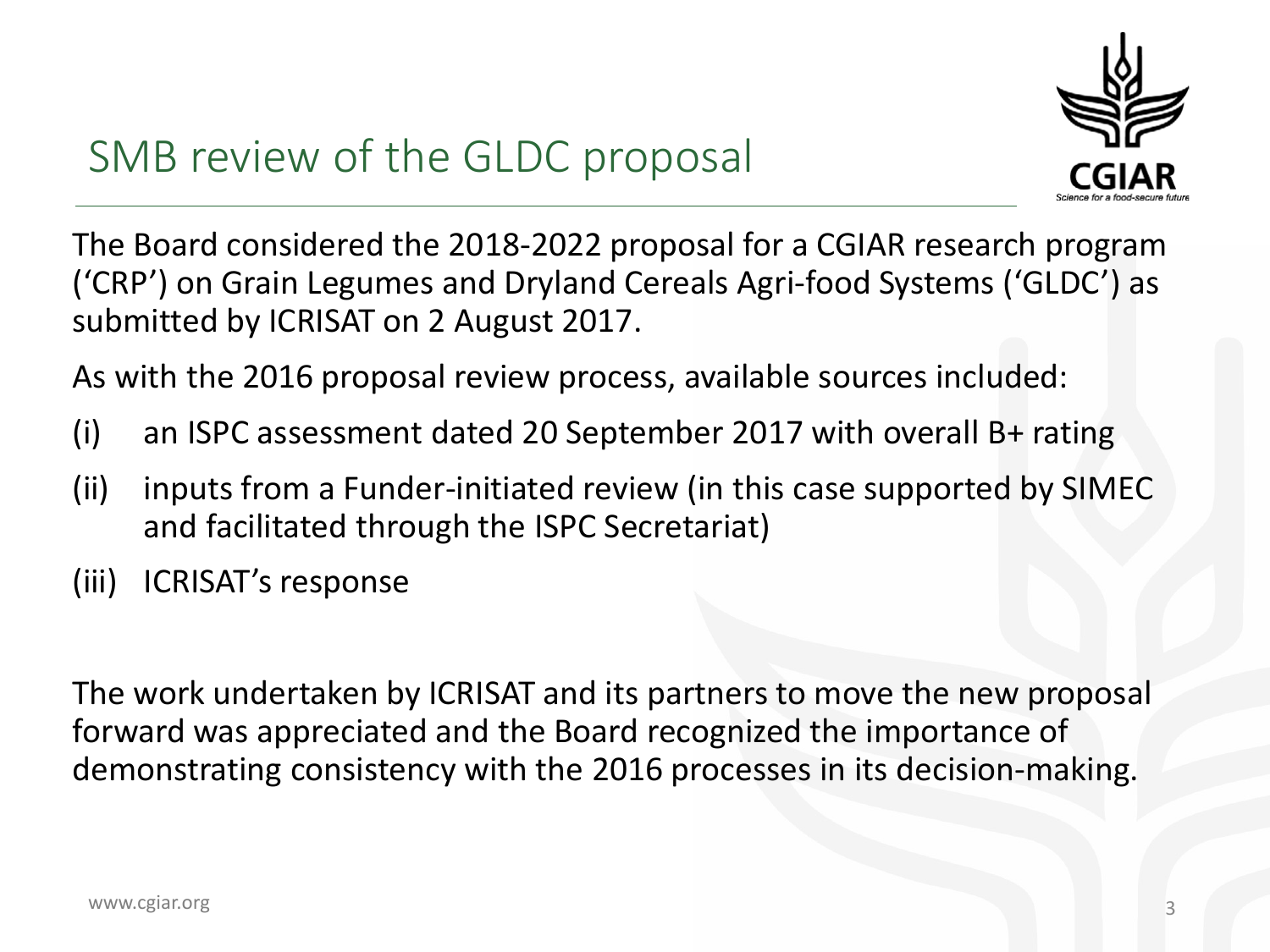

## ISPC and Funder ratings

|                                                  | <b>ISPC</b>                                                                                                                                                                                          | <b>Funder</b>                                                                                                    |  |
|--------------------------------------------------|------------------------------------------------------------------------------------------------------------------------------------------------------------------------------------------------------|------------------------------------------------------------------------------------------------------------------|--|
| <b>CRP Level</b>                                 | $B+$                                                                                                                                                                                                 | Generally positive                                                                                               |  |
|                                                  | Satisfactory progress in meeting ISPC<br>and Expert Panel Report<br>recommendations. Now a sound<br>proposal. Concerns: will CRP<br>organization and funding allow it to<br>meet aspirational goals? | Coherence 3-5<br>Likelihood of success 2-4.5<br>Fit with SRF and priorities 4-5<br>Risk identification/mgmt. 3-4 |  |
| FP1: Priority setting and impact<br>acceleration | Moderate                                                                                                                                                                                             | Positive rating. Good basis for<br>prioritization and impact.                                                    |  |
| FP2: Transforming agri-food systems              | Weak                                                                                                                                                                                                 | High potential impact but only<br>medium rating.                                                                 |  |
| FP3: Integrated farm and household<br>management | Moderate                                                                                                                                                                                             | High potential impact but variable<br>ratings as not clear what will be<br>done.                                 |  |
| <b>FP4: Variety and hybrid</b><br>development    | Strong                                                                                                                                                                                               | Generally strong based on<br>international comparative advantage                                                 |  |
| FP5: Pre-breeding and trait<br>discovery         | Moderate                                                                                                                                                                                             | Strong comparative advantage when<br>linked to FP4                                                               |  |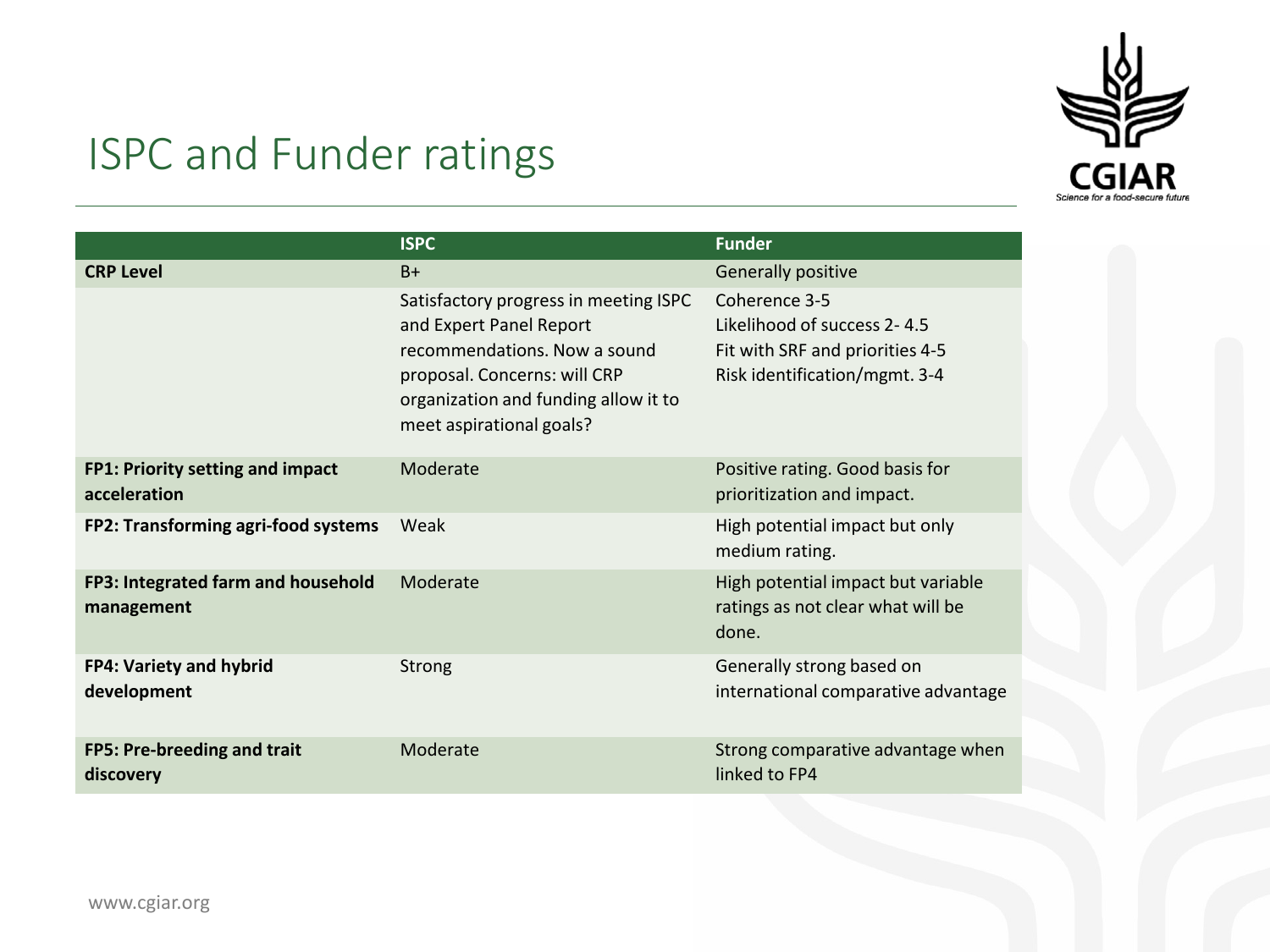

Consistent with the SC2 decision on the elements of the 2017-2022 Portfolio, this agenda item concerns only the question of whether the GLDC program is included as a CRP within that Portfolio.

**Programmatic element:** The SMB agreed to recommend the proposal to the System Council for inclusion in the 2017-2022 CGIAR Portfolio for the period 2018-2022 on the basis that the proposal meets the required technical standards of a CGIAR Research Program.

**Financial proposal:** The Board's financial proposal for 2018 is included in the 2018 budgeting agenda item at this meeting. Accordingly, Annex 1 of this paper (that sets out the 5-year funding request) is provided for information purposes for this agenda item only.